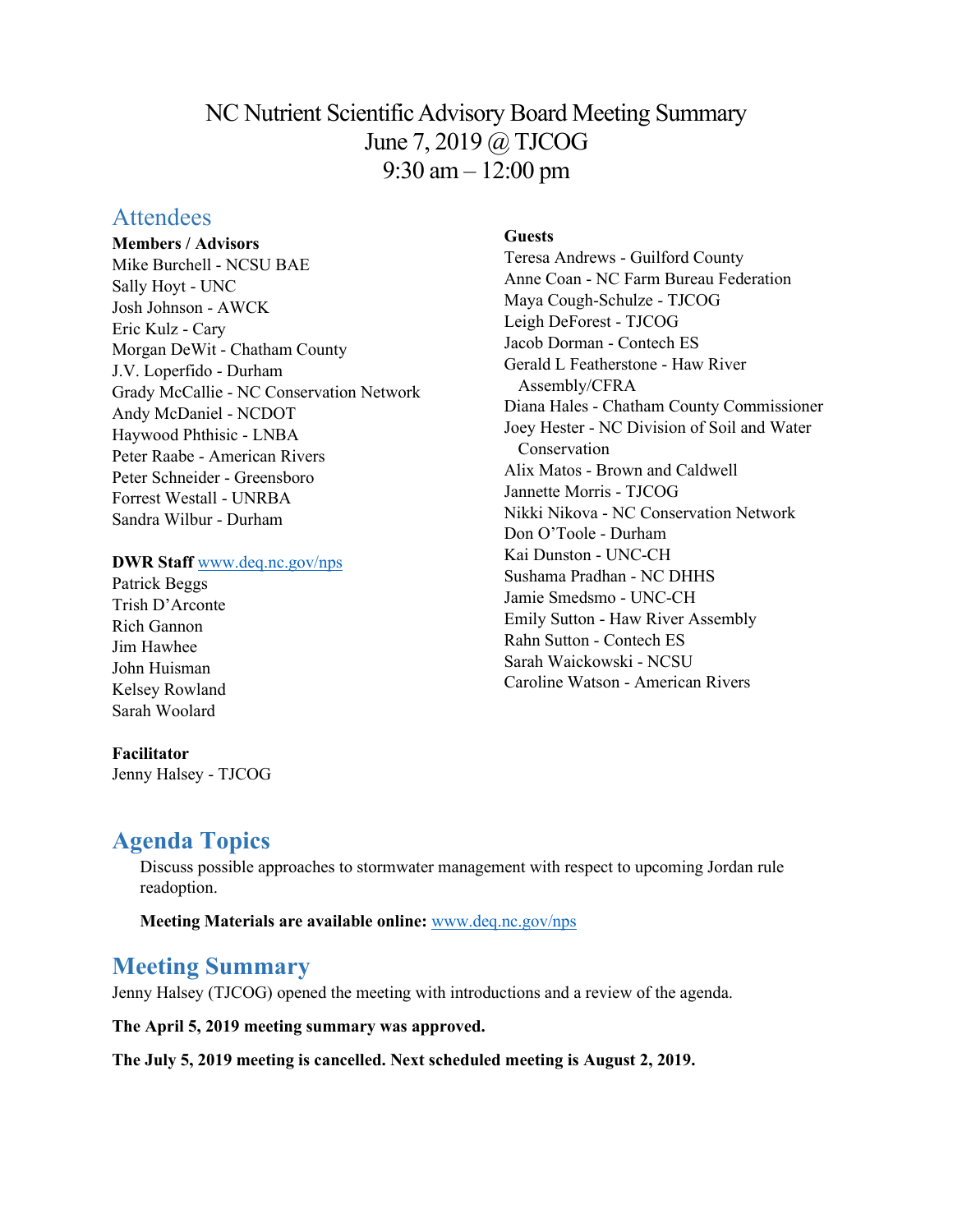## **Brainstorming of Jordan Lake Rule Readoption Ideas**

The Jordan Lake watershed nutrient rule readoption can start after DEQ receives the NC Policy Collaboratory's reports by December 2019.

The NSAB contains subject matter experts on existing development implementation and presents a good opportunity for idea generation and discussion among professionals well versed in stormwater. A positive facilitated conversation resulted. Flipchart and laptop notes were used to record the meeting. Together those many notes were grouped and developed into the following categories by DWR staff, who believe all the ideas of the meeting are captured here. Questions are listed with no attempt to answer them at this idea generation phase. Two overall process concepts for the discussion were:

- 1. At this very early stage of the process, everything is on the table for discussion.
- 2. The conversation is not constrained to nutrient reduction practices.

#### Public Involvement

- People need to be heard at stakeholder meetings.
- We need to know the developers' concerns.
- We need shared management principles.
- We need to deal with people's concerns up front.

#### Education

- We need to reach out to the general public about the benefits of watershed management, green infrastructure, land conservation, etc.
- Previous issues with the Jordan rules were those of perception, not reality. There was a message that the rules were going to kill growth and there didn't seem to be a way to turn that message around.
- Stormwater is still not seen by some as something that is a problem, that needs to be treated and managed. It is still a young field and much more education is needed.
- Stormwater fees are considered a rain tax.
- Make the connection between stormwater, receiving streams, drinking water, and the environment in general.
- Communicate more simply, with everyone.
- Involve professional educators
- Like wastewater treatment, people need to understand that stormwater management is forever.
- Keep communication simple.

#### Costs

- Give local governments some certainty about what to budget for.
- Stormwater is still new. Local governments need to understand that budgeting for stormwater is the new norm and will remain, just like budgeting for wastewater or solid waste.
- Communities need help building these costs into their budget process, they need help understanding and building an NPS nutrient management program.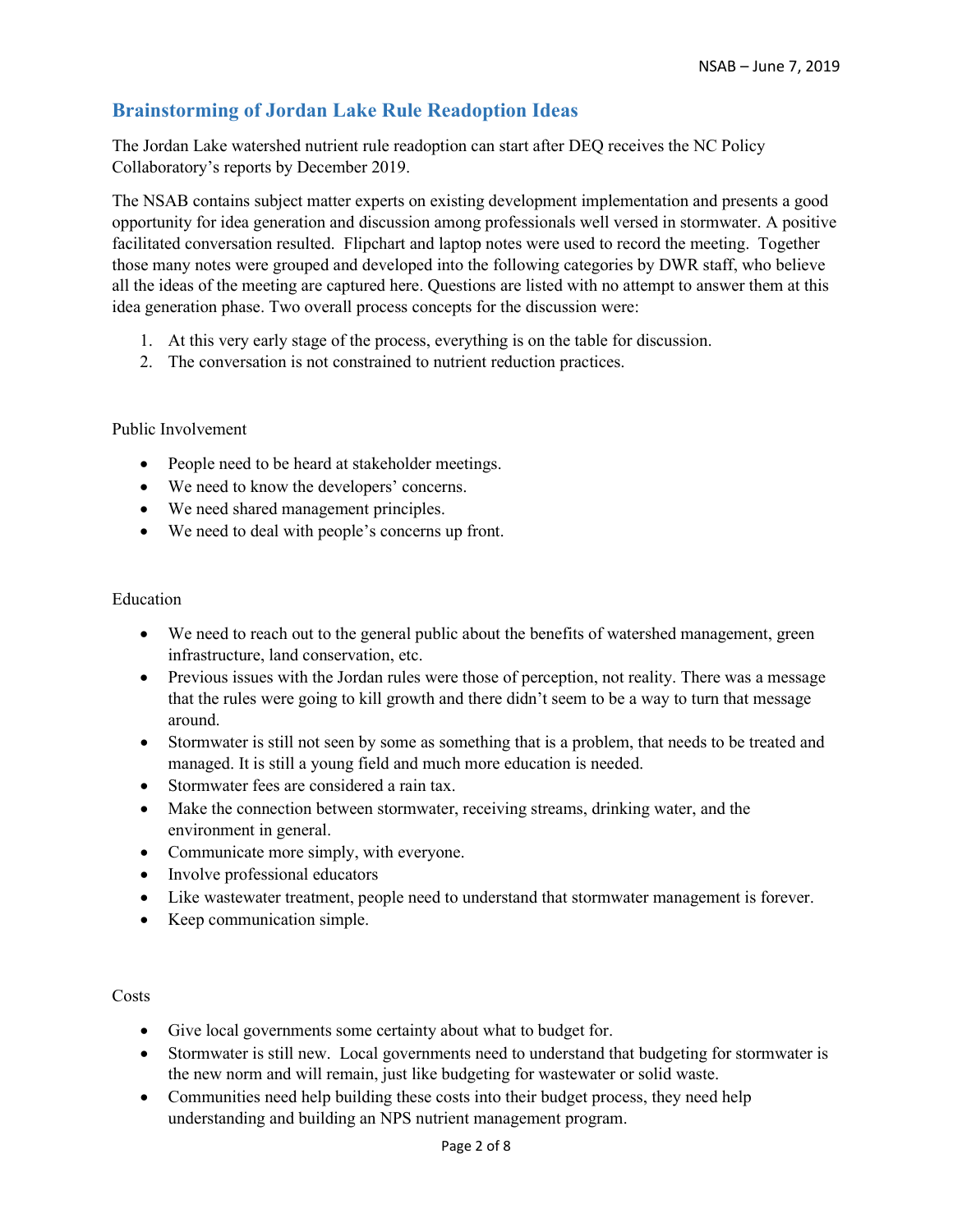- The fiscal note for the rule needs to take into account all possible data available to us now.
- It is much more cost effective to treat new development than existing development.

#### Nutrient Sources

- It is easier to remove nutrients at WWTPs than to retrofit development and the landscape.
- Small WWTPs may be a hidden source of nutrients.
- What are the other hidden sources of nutrients
- Are wildlife impoundments around Jordan Lake a sink or source of nutrients?
- Check Mattamuskeet data on wildlife impoundments and nutrients

#### Goals

- Cleaner water for the state--not a given lake
- Improve the entire watershed, not just the water in the lake.
- Goalsetting is important
- Regulations should stimulate economic and job growth over a variety of sectors.
- Ecological watershed health is a goal.
- How will DEQ's goals be incorporated into rulemaking?
- Stakeholders needs can hopefully be met within the larger goal of ecosystem health.
- Consider things that are both good for the economy and the environment.
- The political and economic impacts of the rule need to be understood as well as the science is understood.
- Consider the DOT mission statement: Connecting people, products and places safely and efficiently with customer focus, accountability and environmental sensitivity to enhance the economy and vitality of North Carolina. [Editor note - The DEQ mission statement is: Providing science-based environmental stewardship for the health and prosperity of ALL North Carolinians.]
- Are the Chlorophyll A goals helpful for overall ecological watershed health?
- Do we have current tools that increase ecological health, regardless if they reduce nutrients?
- Nutrient management is one component of ecosystem health.
- I like the idea of watershed management instead of lake water quality.
- Anything we do needs to take feasibility into account. If a rule will be impossible to implement for some reason, then it doesn't matter how much it might improve the lake.
- We need to be doing things because they improve the water quality, not just because we get a credit for them.
- We need to get back to watershed management like the rules were meant to accomplish.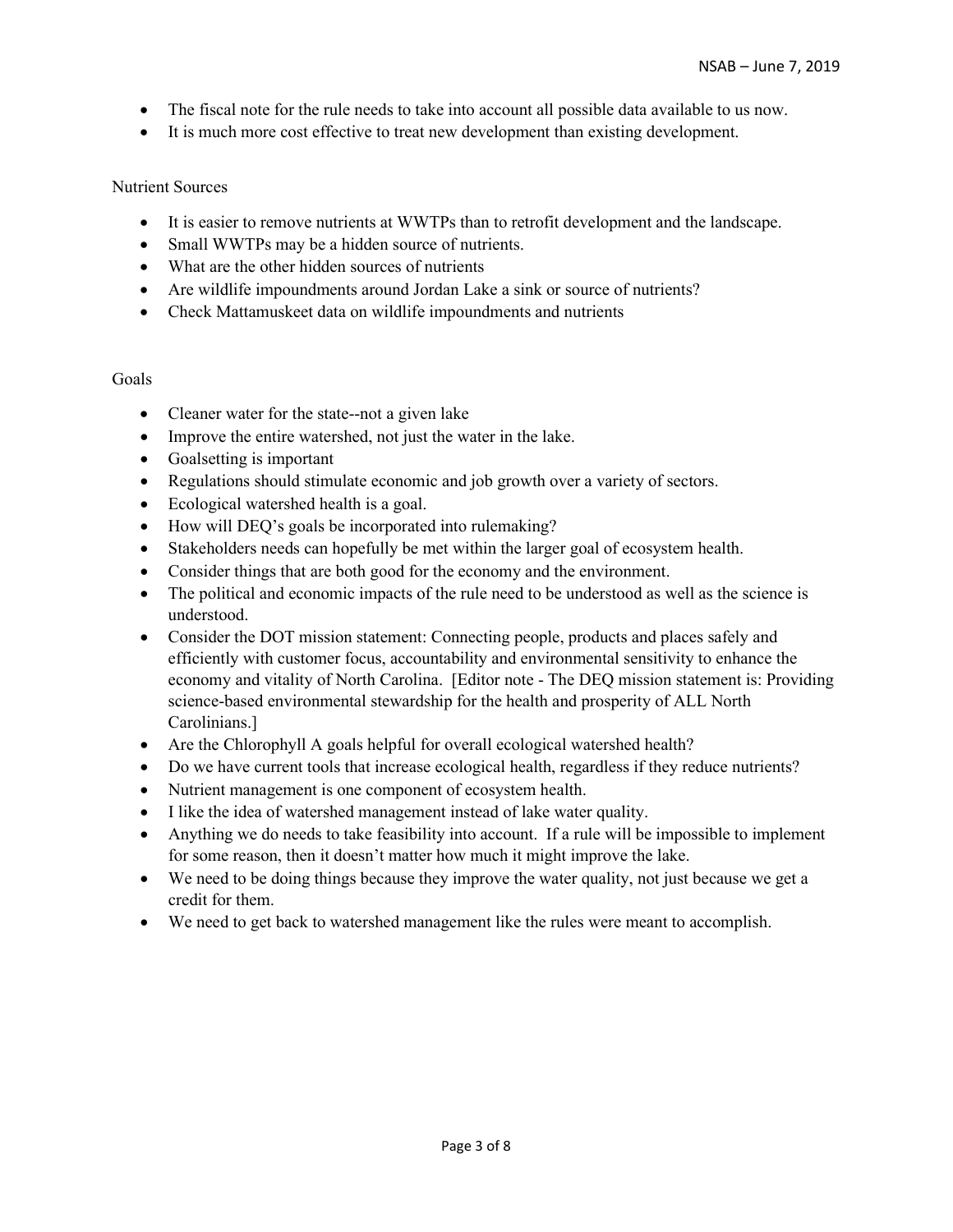### Planning process

- Develop a set of nutrient management principles to which everyone will adhere.
- Plan on a smaller scale, use local watershed planning throughout the entire Jordan Lake watershed.
- Identify and incorporate stressors at the local watershed level.
- Local plans would need to be written locally. State could help with local LWP work, direction.
- What if our targets were less stringent and didn't clean up the lake as fast, but were more politically palatable and easier to meet?
- Review the strategies of other parts of the country.
- Local watershed planning has more mbenefits that just nutrient reduction in the lake.
- Local watershed planning gets at the root, but it needs to have regulatory teeth.
- Don't build any more damns
- Develop a framework, instead of specifics.
- Be specific.
- Need local residents involved in solutions.

## Flexibility

- Consider minimum requirements with the option for more benefits from improved stormwater management.
- Allow local governments to innovate; don't restrict them.
- Consider voluntary planning and development options that benefit developers when enhanced stormwater management is incorporated.
- Let's make the new rules more of a framework. Spend less time arguing over regulatory minutia.
- Need to be both specific and yet not too specific
- Allow local govts to cooperate together on implementation
- Get credit for coordinated projects outside of jurisdiction.
- Allow credit for projects implemented where they will get the "biggest bang for the buck"
- Credit communities for the work they have already done, for example, since the baseline of the current rules.
- Changing the baseline period will be detrimental to regulated entities that began implementation or the new development or existing development rules prior to a new baseline. For example, non-DOT State and Federal entities have been subject to the new development rule since 2011. Also, some entities have implemented stormwater retrofits to begin to meet the existing development rules, even though they aren't in effect yet. A secondary issue is that the current baseline makes it easier for NPDES MS4 Phase II communities to track the change in their activities, since Phase II came into effect after the current baseline.

## **Economics**

- Show the benefits at the local watershed scale.
- Regulations should stimulate economic and job growth over a variety of sectors.
- Some people may be willing to pay more, if they feel they're getting something beneficial.
- Provide more certainty around the economic numbers, around the cost of the benefits assigned.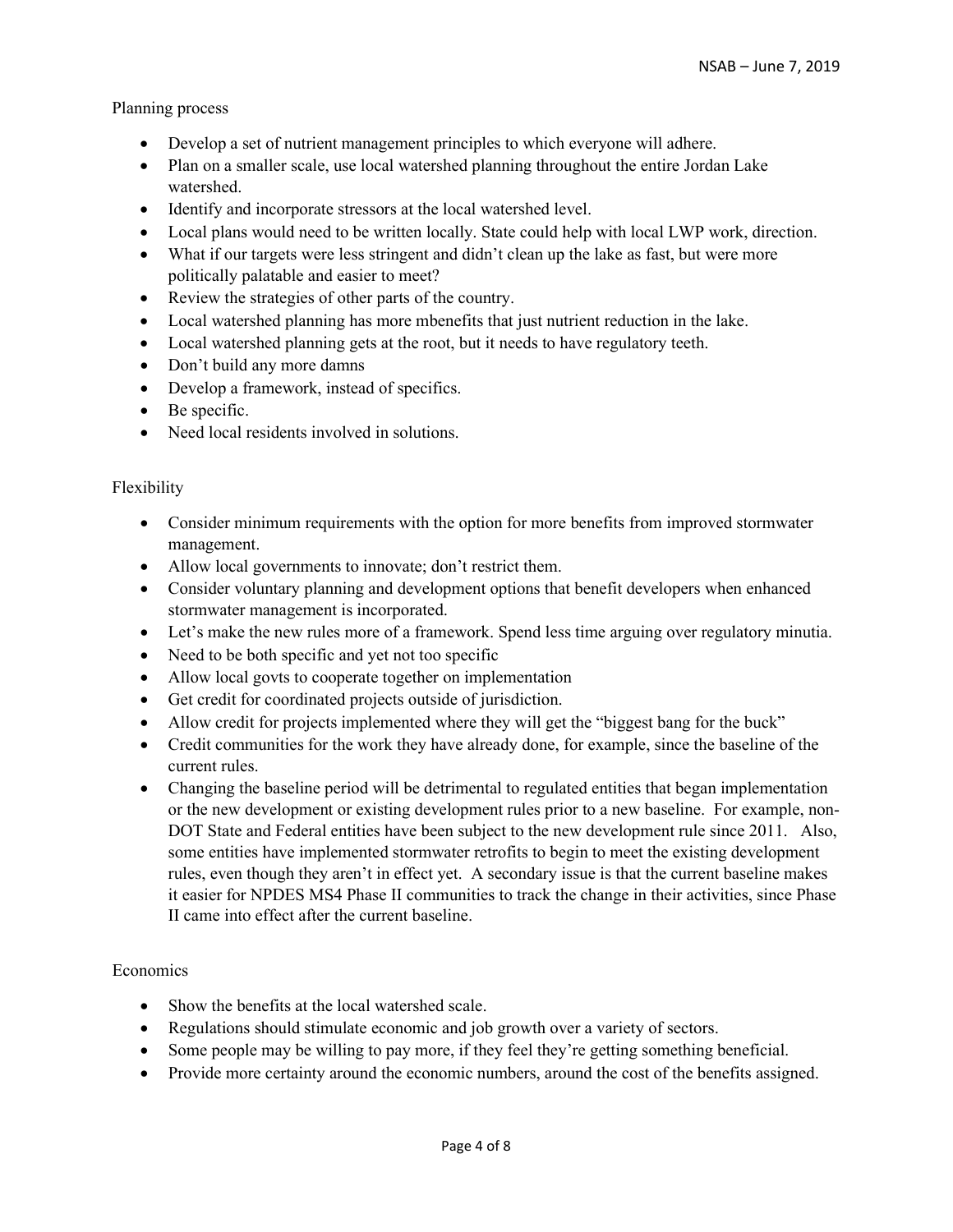- Uncertainty about liability has been an important reason for opposition to implementation of rules. Best available science can't tell us everything. It remains an uncertainly sometimes. May or may not be able to come up with a more accurate goal than before.
- People may be more comfortable with structure that names a commitment of resources on an annual basis, because that takes care of the liability issue.
- We need to look at a triple bottom line approach, meaning economic, social, and environmental issues.
- Upstream and downstream interests need to understand each other's costs and benefits.
- We need up to date cost and value figures on all the benefits.
- Lower watershed may need to pay more if it is receiving greater benefits.
- Change is hard and may be risky.
- Local growth potential steers stormwater control.
- Consider incentives that allow developers to benefit more when they increase water quality protections.

## Regulation / obligations

- Regulations should stimulate economic and job growth over a variety of sectors. How does the TMDL affect this? Will it be redone?
- Who carries the burden under the Clean Water Act and rules? Where does the responsibility lie?
- The Jordan TMDL is for 3 things: N+P, TSS, pH
- Current rules are based on 40 mg/L chlorophyll A. 1998 baseline.
- How can this relate to EPA 9 element watershed plans or a statewide watershed plan.
- There are many smaller impaired streams in the watershed.
- What is the obligation? Do you want to return to a certain year in terms of nutrients?
- Projects need to count for multiple regulatory obligations where possible. This will help local governments budget and implement them.
- How can we use the NPDES program permit process to our advantage? They are regularly reevaluated.
- Why does there seem to be less stress over NPDES requirements than nutrient rules?
- Less than 12% of WWTPs have nutrients levels in their permit.
- DWR has obligations under the Clean Water Act. Federal and State government charges DWR with dealing more effectively with nutrients
- Can we combine CWA regulations with other regulations, needs, and wants?
- Let's get away from the stovepipes or silos of our current rule construct.
- Who bears the burden and needs to change the way they are operating?
- Understand the reason for regulations in relation to current practices not protecting environment.
- Reevaluate the Jordan subwatershed nutrient goals.
- Can we have minimum required targets, with options for advanced targets.
- Rules for local, state, and federal government entities need to mirror one another to keep things simple.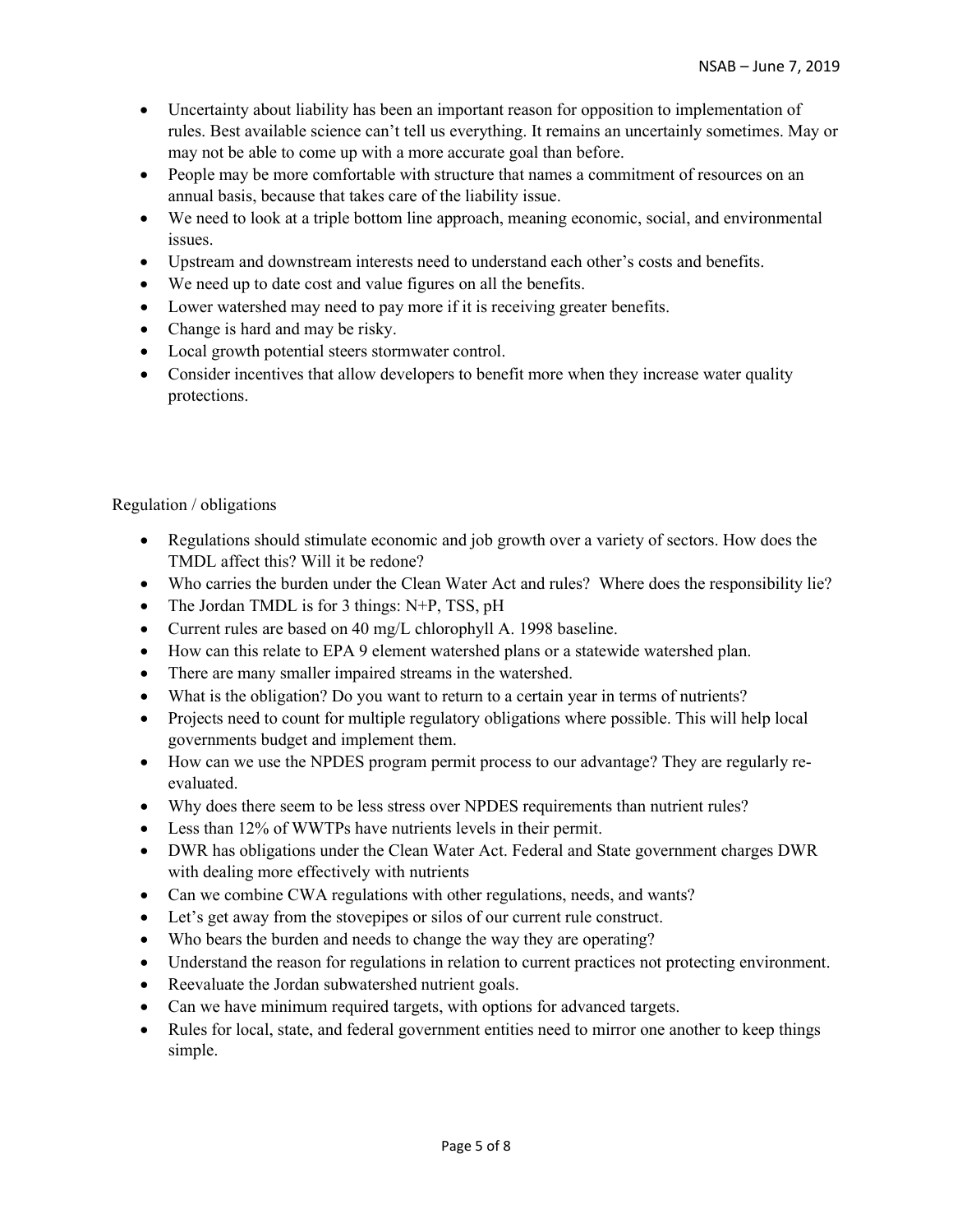Offsets and trading

- We may run out of available credits in certain watersheds
- Offset payments could be increased to help spread the responsibility and burden out.
- Want to continue to be allowed to work with WWTPs for offsets.
- What can be traded on a broader scale? Within and between jurisdictions.

#### Collaboration

- Local jurisdictions have innovative ideas.
- We need more collaboration between regulated groups
- Determine what a community needs, match it with the environmental need and optimize the benefits to everyone.
- All stakeholders need to support and commit to the process
- Need interjurisdictional cooperation on projects
- We need integration, versus silos.

#### **Agriculture**

- Cattle exclusion practice is good, but it doesn't seem to be implemented as much as it could be. Why is that? Is it because the crediting has not been worked out?
- Agricultural agencies do some work that doesn't get credited.
- When land is purchased from farmers to be used for nutrient management and credits for development, agriculture loses the opportunity to use those credits.
- Do the representatives of the Ag rule have the buy-in of the agricultural community? If so, how did they do it?
- Consider Ag's dwindling credit opportunities.

#### Science

- Can we consider soil type? Sometimes soil prohibits the ability to meet regulations.
- We nee to understand the relationship between the 2 arms of Jordan.
- Don't have stormwater count pounds of nutrient, like point sources do. Figure out a different way.
- Let scientists continue to address the science of practices but not have the rules depend on this.
- Do we need to use  $N + P$ . Can something else, like impervious area be used as a surrogate?
- We need the NC Policy Collaboratory's results before finalizing our decisions.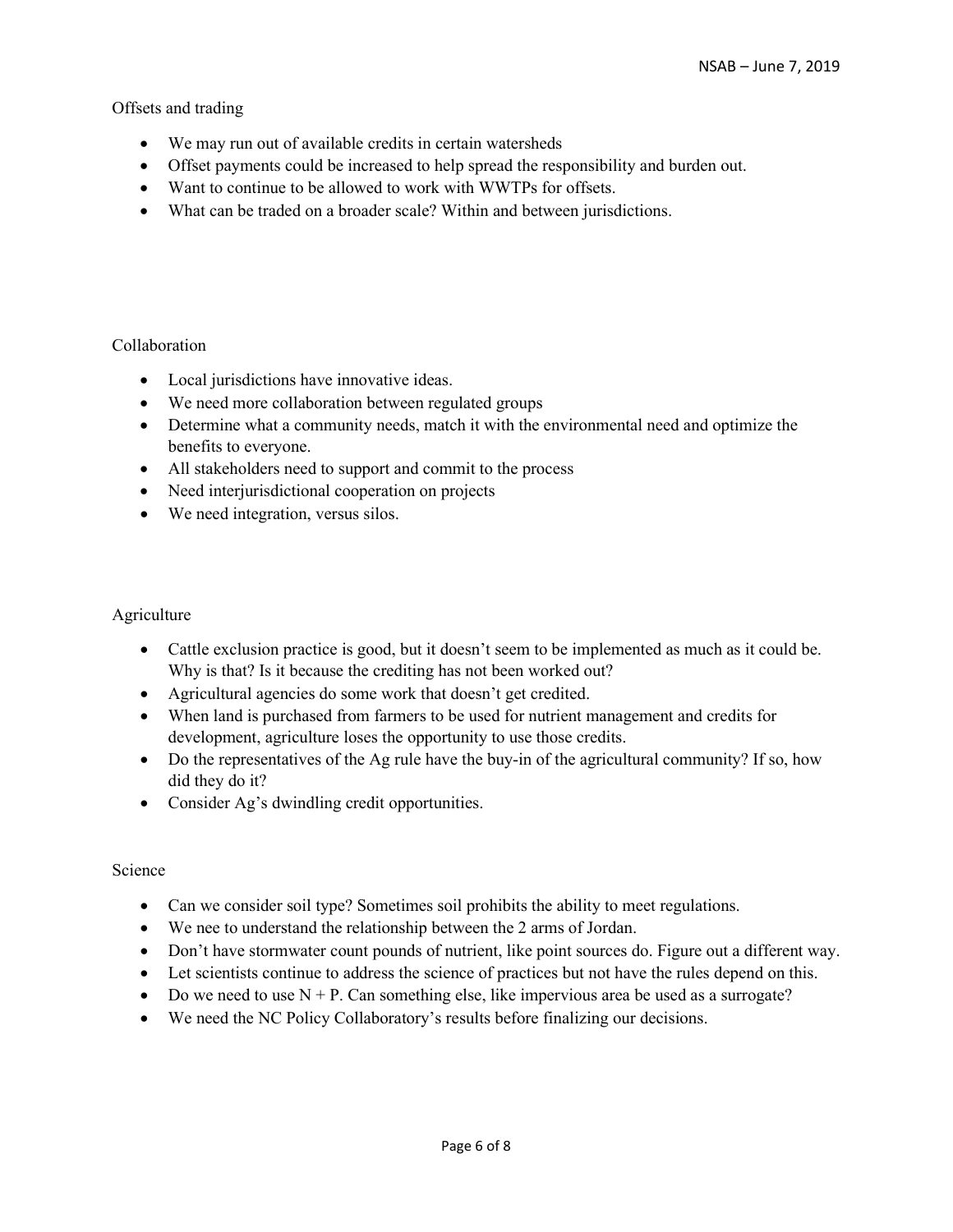### Development Concerns

- New Development rules need to be as efficient and unburdensome as possible.
- Nothing stops development when prices are booming.
- In areas with strong development and a bustling economy, local governments can charge almost any fees they want, but in areas without much development, fees for anything cause strife.
- Land cost and availability more of an issue than regulatory burden.
- Need to get developer voice involved.
- Costs are passed along. Developer to home buyer or developer to local government to tax payer with ability of treating stormwater increasing in price and decreasing in effectiveness.
- We need to ask the home-builders associations about why New D was or is an issue. We need to change the way we're building. Developers have set designs they want to put in place countrywide. It costs money to change a design. National builders may work differently than local builders.
- Uncertainty of onsite costs
- Talk to UNC about experience meeting New D
- To avoid confusion, all New D needs to be the same, whether it is federal, state, local government or private development.
- Easier and cheaper to deal with new projects than deal with them after the fact in the form of retrofitting.
- Don't let New D loads from the past 10 years or so be transferred to Existing D.
- not implementing the new D rules increases the burden to citizens and local governments which could be on the developers. The developers are transferring the actual burden, but instead they could be transferring the cost burden up front.
- prevent additional degradation. New D needs to do no harm.
- Treat redevelopment regardless of whether impervious area is increased.
- Allow developers to treat existing development to help meet the goals.
- Have Durham and Gboro seen builders targeting watersheds because rules are too strict in one watershed than another? Answer from an upper watershed member: Haven't heard this.
- New development needs to not increase degradation in the watershed.

Timing

- The timing may be better now. The Jordan rules came about during a recession.
- What was the objection that froze the current rules?
- Local governments need to have the political will to require stormwater management. Some have.
- Some local governments and state legislators have said stormwater management kills development because that is what they are told by developers.
- Jordan rules fall out was a result of political history with a strong anti-regulatory legislative majority responding to development interests in the Triad.